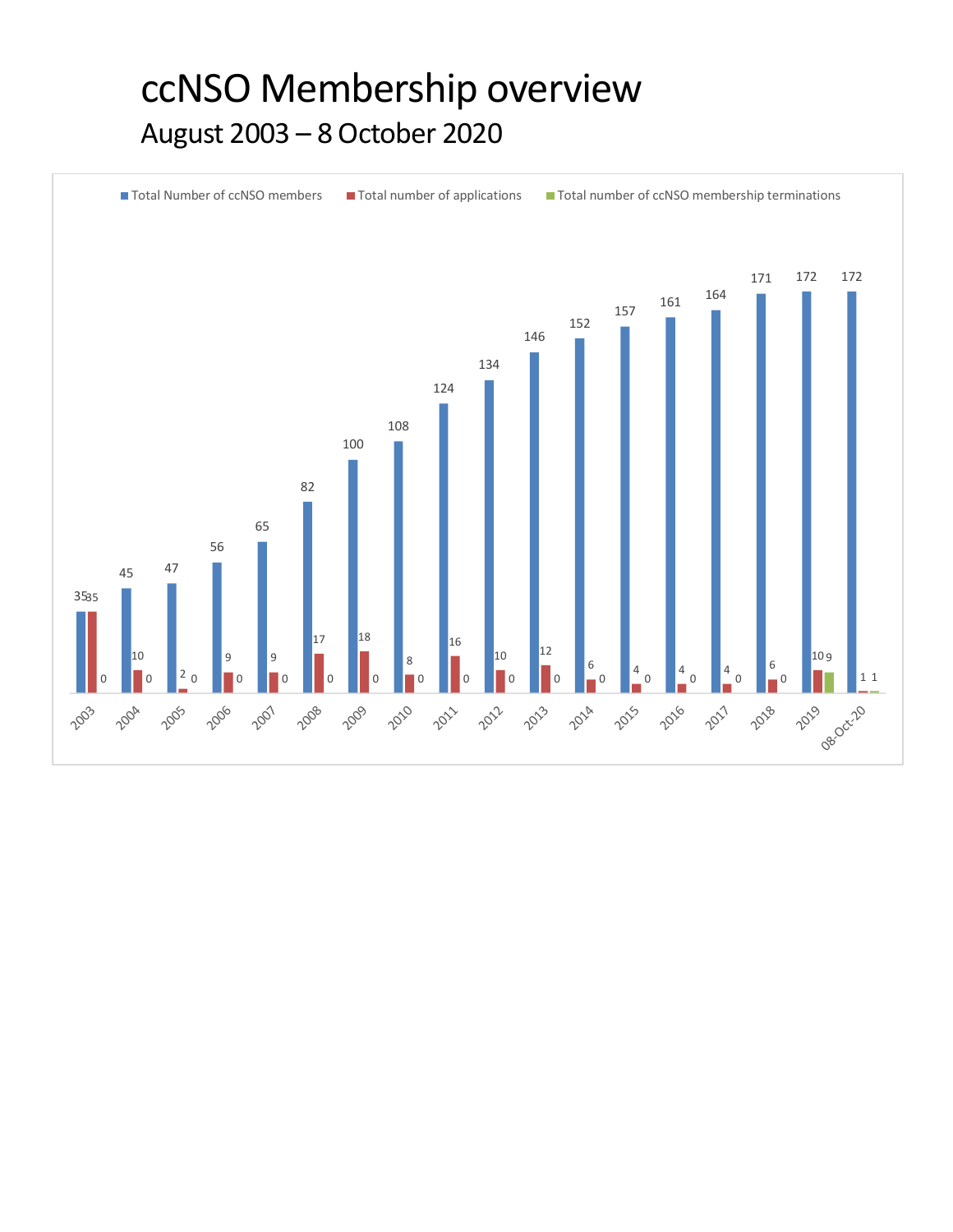| <b>YEAR</b> | <b>TOTAL Number of</b> | <b>YEAR</b> | <b>Number of ccNSO</b> |
|-------------|------------------------|-------------|------------------------|
|             | <b>ccNSO Members</b>   |             | applications           |
| 2003:       | 35                     | 2003:       | 35                     |
| 2004:       | 45                     | 2004:       | 10                     |
| 2005:       | 47                     | 2005:       | $\overline{2}$         |
| 2006:       | 56                     | 2006:       | 9                      |
| 2007:       | 65                     | 2007:       | 9                      |
| 2008:       | 82                     | 2008:       | 17                     |
| 2009:       | 100                    | 2009:       | 18                     |
| 2010:       | 108                    | 2010:       | 8                      |
| 2011:       | 124                    | 2011:       | 16                     |
| 2012:       | 134                    | 2012:       | 10                     |
| 2013:       | 146                    | 2013:       | 12                     |
| 2014:       | 152                    | 2014:       | 6                      |
| 2015:       | 157                    | 2015:       | 5                      |
| 2016:       | 161                    | 2016:       | 4                      |
| 2017:       | 164                    | 2017:       | $\overline{4}$         |
| 2018:       | 171                    | 2018:       | 6                      |
| 2019:       | 172                    | 2019:       | 10                     |
| 8 Oct. 2020 | 172                    | 8 Oct. 2020 | 1                      |

## ccNSO Membership applications according to ICANN Regions

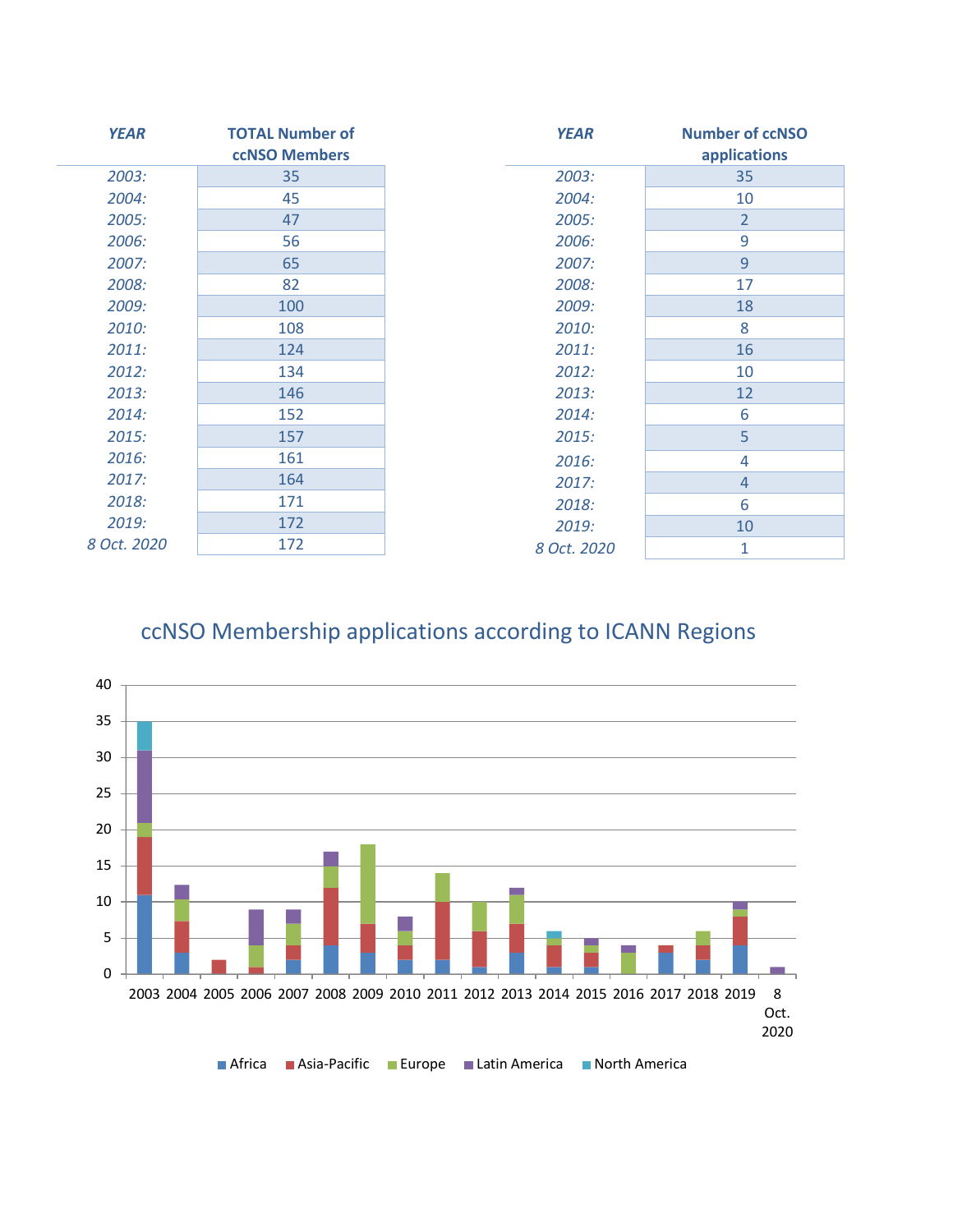| <b>YEAR</b> | <b>REGION</b>                       | <b>NUMBER of</b><br><b>ccNSO</b><br><b>Membership</b><br><b>Applications</b> | 2010 | <b>Latin America</b><br>& Caribbean<br><b>North</b><br>America<br>Africa | $\overline{0}$<br>$\overline{0}$<br>$\overline{2}$ |
|-------------|-------------------------------------|------------------------------------------------------------------------------|------|--------------------------------------------------------------------------|----------------------------------------------------|
| 2003        | Africa                              | 11                                                                           |      | Asia-Pacific                                                             | $\overline{2}$                                     |
|             | Asia-Pacific                        | 8                                                                            |      | Europe                                                                   | $\overline{2}$                                     |
|             | Europe                              | $\overline{2}$                                                               |      | Latin America                                                            | $\overline{2}$                                     |
|             | <b>Latin America</b><br>& Caribbean | 10                                                                           |      | & Caribbean                                                              |                                                    |
|             | <b>North</b>                        | $\overline{4}$                                                               |      | <b>North</b><br>America                                                  | $\overline{0}$                                     |
|             | America                             |                                                                              | 2011 | Africa                                                                   | $\overline{2}$                                     |
| 2004        | Africa                              | 3                                                                            |      | Asia-Pacific                                                             | 8                                                  |
|             | Asia-Pacific                        | $\overline{2}$                                                               |      | Europe                                                                   | $\overline{4}$                                     |
|             | Europe                              | 3                                                                            |      | Latin America                                                            | $\overline{0}$                                     |
|             | Latin America<br>& Caribbean        | $\overline{2}$                                                               |      | & Caribbean                                                              |                                                    |
|             | <b>North</b>                        | 0                                                                            |      | <b>North</b><br>America                                                  | $\overline{0}$                                     |
|             | America                             |                                                                              | 2012 | Africa                                                                   | $\mathbf{1}$                                       |
| 2005        | Africa                              | $\overline{0}$                                                               |      | Asia-Pacific                                                             | 5                                                  |
|             | Asia-Pacific                        | $\overline{2}$                                                               |      | Europe                                                                   | 4                                                  |
|             | Europe                              | $\overline{0}$                                                               |      | Latin America                                                            | $\overline{0}$                                     |
|             | Latin America                       | 0                                                                            |      | & Caribbean                                                              |                                                    |
|             | & Caribbean                         |                                                                              |      | <b>North</b>                                                             | $\overline{0}$                                     |
|             | <b>North</b>                        | $\overline{0}$                                                               |      | America                                                                  |                                                    |
|             | America                             |                                                                              | 2013 | Africa                                                                   | $\overline{3}$                                     |
| 2006        | Africa                              | 0                                                                            |      | Asia-Pacific                                                             | $\overline{4}$                                     |
|             | Asia-Pacific                        | $\mathbf{1}$                                                                 |      | Europe                                                                   | $\overline{4}$                                     |
|             | Europe                              | 3                                                                            |      | <b>Latin America</b>                                                     | $\mathbf{1}$                                       |
|             | Latin America                       | 5                                                                            |      | & Caribbean                                                              |                                                    |
|             | & Caribbean                         |                                                                              |      | <b>North</b>                                                             | $\overline{0}$                                     |
|             | <b>North</b>                        | 0                                                                            |      | America                                                                  |                                                    |
| 2007        | America<br>Africa                   | $\overline{2}$                                                               | 2014 | Africa                                                                   | 1                                                  |
|             | Asia-Pacific                        | $\overline{2}$                                                               |      | Asia-Pacific                                                             | 3                                                  |
|             | Europe                              | 3                                                                            |      | Europe                                                                   | $\mathbf{1}$                                       |
|             | <b>Latin America</b>                | $\overline{2}$                                                               |      | Latin America<br>& Caribbean                                             | $\overline{0}$                                     |
|             | & Caribbean                         |                                                                              |      | <b>North</b>                                                             | $\mathbf{1}$                                       |
|             | <b>North</b>                        | $\overline{0}$                                                               |      | America                                                                  |                                                    |
|             | America                             |                                                                              | 2015 | Africa                                                                   | $\mathbf{1}$                                       |
| 2008        | Africa                              | $\overline{4}$                                                               |      | Asia-Pacific                                                             | $\overline{2}$                                     |
|             | Asia-Pacific                        | 8                                                                            |      | Europe                                                                   | $\mathbf{1}$                                       |
|             | Europe                              | 3                                                                            |      | <b>Latin America</b>                                                     | $\mathbf{1}$                                       |
|             | Latin America                       | $\overline{2}$                                                               |      | & Caribbean                                                              |                                                    |
|             | & Caribbean                         |                                                                              |      | <b>North</b>                                                             | $\overline{0}$                                     |
|             | North                               | 0                                                                            |      | America                                                                  |                                                    |
|             | America                             |                                                                              | 2016 | Africa                                                                   | $\mathbf 0$                                        |
| 2009        | Africa                              | $\overline{3}$                                                               |      | Asia-Pacific                                                             | $\mathsf{O}\xspace$                                |
|             | Asia-Pacific                        | 4                                                                            |      | Europe                                                                   | 3                                                  |
|             | Europe                              | 11                                                                           |      |                                                                          |                                                    |